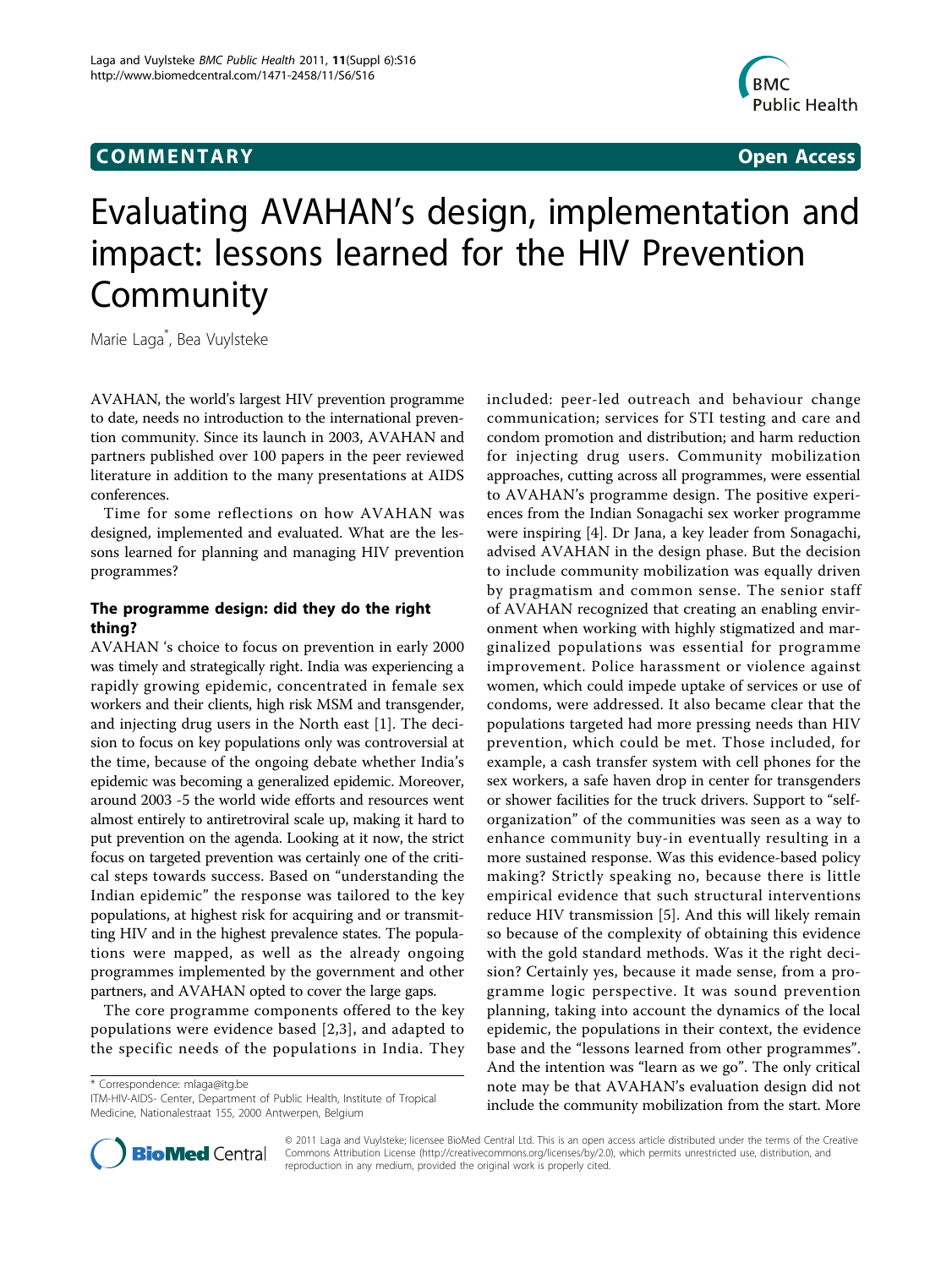reflection on how those processes could be defined, quantified, and evaluated in a prospective way would have been helpful, and allow to make a stronger case about relative contribution of the community mobilization components to the overall impact.

### Programme implementation: did they do it right?

Undoubtedly, AVAHAN is an example of rapid scale up and implementation success [[6\]](#page-2-0). It reached its coverage targets as planned, ultimately resulting in good outcomes and impact. As an illustration, together with 9 lead partners, 134 grass roots organizations were supported to train over 7000 peer educators to reach 280.000 sex workers in less than 3 years. The question is therefore not whether rapid scale up happened, but rather *how* that happened.

Most of the senior management team of AVAHAN came from the private sector, and had strong management experience. It has been said numerous times, the "business approach" is without any doubt a key ingredient for the rapid scale up, good programme uptake or consistent commodity supply [[7](#page-2-0)]. No matter how sound the programme planning and design, if no attention is paid to the management details, the result will be programme failure. Relevant lead partners and grass roots NGO's were carefully selected. A sense of urgency was introduced from the beginning. The option was scaled design, not scaling up from a pilot project, and the approach was clearly result oriented. An extensive monitoring system was set up, tracking all programme components including at the lowest community level. And last but not least, the data were used for regular programme review and adjustments. Not just for the donor or for presentation in international conferences. There were also attempts to measure programme quality, even if that component is so far the least developed.

The lesson learned here is that prevention programmes can and should benefit more from private sector experience. Key business management principles and public health programming may seem two different worlds with little in common. AVAHAN with its atypical senior management staff, has been a good illustration that business approaches can greatly enhance public health programmes [[7](#page-2-0)]. A better mix of managers and "health problem" experts could advance the HIV prevention agenda as well as other public health challenges.

# Programme evaluation: did it work?

Recently, Ng and colleagues estimated that AVAHAN had averted 100.178 new HIV infections in a 5 years period between 2003-08. [[8](#page-2-0)]. This number can be critized for the way it was obtained ( methods and data used), and the high levels of uncertainty [\[9](#page-3-0)], but it is encouraging to see the impact finally quantified. More than 100.000 human beings saved from suffering, lifelong treatment or premature death. It helps to convince the critics about the effectiveness of prevention in general. And it makes a strong case that large scale prevention programmes, offering basic programme components to sex workers, without the new magic- bullets prevention tools such as male circumcision and ART as prevention, can have a significant effect at the population level.

But those estimates are just the cherry on the cake of an extensive evaluation effort that accompanied the implementation of AVAHAN [\[10](#page-3-0)]. The prospective evaluation design included at least 2 consecutive surveys, integrated behavior and biologic assessments (IBBA) in all targeted populations, several district population based surveys, monitoring of programme implementation data and intervention uptake, as well as cost estimates. And investment with modeling was extensive. After summarizing and triangulating the overwhelming amount of data, the effectiveness of AVAHAN is truly convincing. Encouraging trends in condom uptake and declines in STI and HIV rates in key populations are observed almost consistently. The triangulation of programme scale up data, with outcome data and trends if HIV in key populations and in pregnant women, allow for a strong plausible case that AVAHAN has had impact. It contributed significantly to the overall decline of HIV among sex workers, and their clients, and subsequently in the general population in some states. The impact is less convincing in the Northern states, where injecting drug use is the main mode of transmission, partly due to less data available so far to be used in the triangulation and modelling. There is a need to build a more coherent case of evidence of harm reduction impact, using as much quantitative and qualitative data.

# Evaluation design: issues and missed opportunities?

Despite careful planning and sufficient funding, the prospective evaluation design has been criticized for not having implemented the programme in a randomized phase fashion [\[8,](#page-2-0)[11](#page-3-0)]. It is clear that such a large scale programme could not have been implemented easily in a randomized way, and ethical debates within India prevented it. But AVAHAN was right not to adapt and complicate their implementation only to suit the needs of a "probability evaluation design". Requesting large scale programs to implement in a randomized way so that impact can be assessed, is worrisome [[12](#page-3-0)]. Especially if this leads to slower scale up or more narrow programme packages, leaving out the context specific community responses.

Another criticism was the lack of a real baseline. The first IBBA round was done when the programmes were already well in place. While regrettable, the many logistic constraints, not the least of ethical clearances, prevented the assessments from being completed in time to be true baselines. But a more fundamental question can be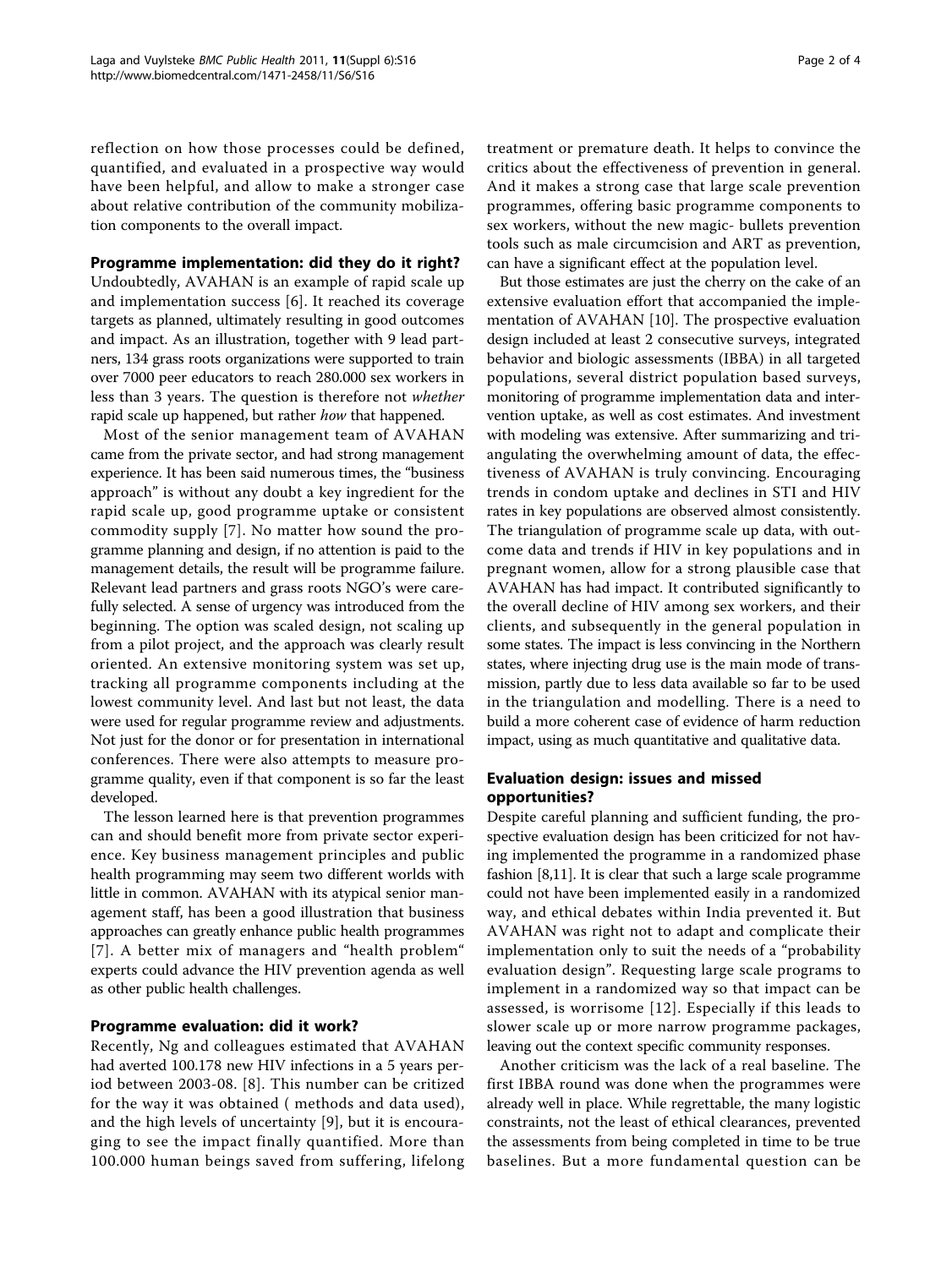<span id="page-2-0"></span>asked. Is it ethical and possible to do an anonymous survey including blood drawing among a highly marginalized population of sex workers, before gaining their confidence and putting any services in place? The need for rigorous evaluation designs is recognized, but not at a cost of invasive strategies that can cause harm of discrimination or stigmatisation.

Have there been no missed opportunities with regard to impact measurement in AVAHAN? More real life evaluation at the programme and clinic sites would have been useful. This approach could have produced baseline data on critical parameters such as condom use among first attenders. Even if those absolute estimates are biased, they are useful for interpretation of trends, and provide arguments to build a plausible case of possible programme impact. Also more qualitative data could have strengthened the learning dimension, on why impact occurred where. And thirdly, the evaluation of the community mobilization approaches should have been planned in advance, as was done for the rest of the programme. This is recognized now, and attempts are made to try to evaluate the contribution of the community mobilization to the impact in a retrospective way, using theoretical frameworks and modeling.

#### How much evaluation is enough?

Looking at the huge amount of data that have been collected, and still is being collected and analyzed to evaluate the different aspects of the programme, the question arises whether the effort and resources for evaluation are still in balance with those for implementing more programmes? The answer depends on whom you ask the question: the funder, the government of India, the stakeholders and beneficiaries of the programmes or the International Prevention Community.

The Bill and Melinda Gates foundation, as funder should be very satisfied with the rapid scale up, programme fidelity and uptake of this programme, including large scale behavior changes. And even more about the growing evidence that Avahan contributed significantly to the declining trend of the Indian HIV epidemic, in addition to non-HIV outcomes, such as reduction in violence against women. It will be essential to digest this wealth of evaluation data into a few key lessons and main messages for the government of India and the national and regional AIDS control program. Now that Avahan is in the process of being transitioned to the Government, justification to continue with targeted programs and community approaches while keeping the momentum on Prevention, will be essential. In addition, lessons learned from regional variations in programme success and quality should be shared. The communities as the beneficiaries of the programme deserve to be informed about the main evaluation results, because they were not only part of the problem, but also part of the solution.

For the international HIV prevention evidence base, AVAHAN's extensive evaluation efforts are crucial. For the first time, it has been shown, with a prospective design, that a large scale targeted HIV prevention programme, including standardized programme packages reinforced with community mobilization approaches, is possible and works. It leads to improved outcomes and prevents new infections in the population most at risk, ultimately affecting the epidemic as whole. A summary paper, or rather a book, analyzing carefully the key pieces of the evidence, is urgently needed.

The prevention world is currently facing new dilemmas such as antiretroviral treatment for prevention, when large numbers of AIDS patients worldwide are still dying because of lack of access. The lessons learned from AVAHAN may bring some realism to this debate. Prevention " back to the basics" can prevent many HIV infections. In areas of Africa or Asia, where scale and coverage of interventions for most at risk populations remains the greatest challenge, this could be a way to start!

#### Acknowledgements

This article has been published as part of BMC Public Health Volume 11 Supplement 6, 2011: Learning from large scale prevention efforts – findings from Avahan. The full contents of the supplement are available online at **URL** 

#### Published: 29 December 2011

#### References

- 1. Chandrasekaran P, Dallabetta G, Loo V, Rao S, Gayle H, Alexander A: [Containing HIV/AIDS in India: the unfinished agenda.](http://www.ncbi.nlm.nih.gov/pubmed/16870529?dopt=Abstract) Lancet Infect Dis 2006, 6:508-521.
- 2. Laga M, Alary M, Nzila N, Manoka AT, Tuliza M, Goeman J, St Louis M, Piot P: [Condom promotion, STD treatment leading to a declining](http://www.ncbi.nlm.nih.gov/pubmed/7913164?dopt=Abstract) [incidence of HIV-1 infection in female Zairean sex workers.](http://www.ncbi.nlm.nih.gov/pubmed/7913164?dopt=Abstract) Lancet 1994, 344:246-8.
- 3. Ghys PD, Diallo MO, Ettiègne-Traoré V, Satten GA, Anoma CK, Maurice C, Kadjo JC, Coulibaly IM, Wiktor SZ, Greenberg AE, Laga M: [Effect of](http://www.ncbi.nlm.nih.gov/pubmed/11504964?dopt=Abstract) [interventions to control sexually transmitted disease on the incidence of](http://www.ncbi.nlm.nih.gov/pubmed/11504964?dopt=Abstract) [HIV infection in female sex workers.](http://www.ncbi.nlm.nih.gov/pubmed/11504964?dopt=Abstract) AIDS 2001, 15:1421-31.
- 4. Jana S, Basu I, Rotheram-Borus MJ, Newman PA: [The Sonagachi Project: a](http://www.ncbi.nlm.nih.gov/pubmed/15491952?dopt=Abstract) [sustainable community intervention programme.](http://www.ncbi.nlm.nih.gov/pubmed/15491952?dopt=Abstract) AIDS Educ Prev 2004, 16(5):405-14.
- 5. Auerbach JD, Parkhurst JO, Caceres CF, Keller KE: Addressing social drivers of HIV/AIDS – Some conceptual, methodological and evidentiary considerations. AIDS 2011, Working paper n°24.
- 6. Verma R, Shekhar A, Khobragade S, Adhikary R, George B, Ramesh BM, et al: [Scale-up and coverage of AVAHAN: a large-scale HIV-prevention](http://www.ncbi.nlm.nih.gov/pubmed/20167737?dopt=Abstract) [programmeme among female sex workers and men who have sex with](http://www.ncbi.nlm.nih.gov/pubmed/20167737?dopt=Abstract) [men in four Indian states.](http://www.ncbi.nlm.nih.gov/pubmed/20167737?dopt=Abstract) Sex Transm Infect 2010, 86(S1):i76-i82.
- 7. Kusek JZ, Wilson D, Thomas A: Could India's business skills improve lagging public health outcomes? HIV/AIDS Getting Results 2009 [[http://](http://www.theworldbank.org) [www.theworldbank.org](http://www.theworldbank.org)].
- 8. Ng M, Gakidou E, Levin-Rector A, Khera A, Murray CJL, Dandona L: Assessment of population-level effect of AVAHAN, an HIV-prevention initiative in India.[\[http://www.thelancet.com\]](http://www.thelancet.com), Published online October 11, 2011 DOI:10.1016/S0140-6736(11)61390-1.